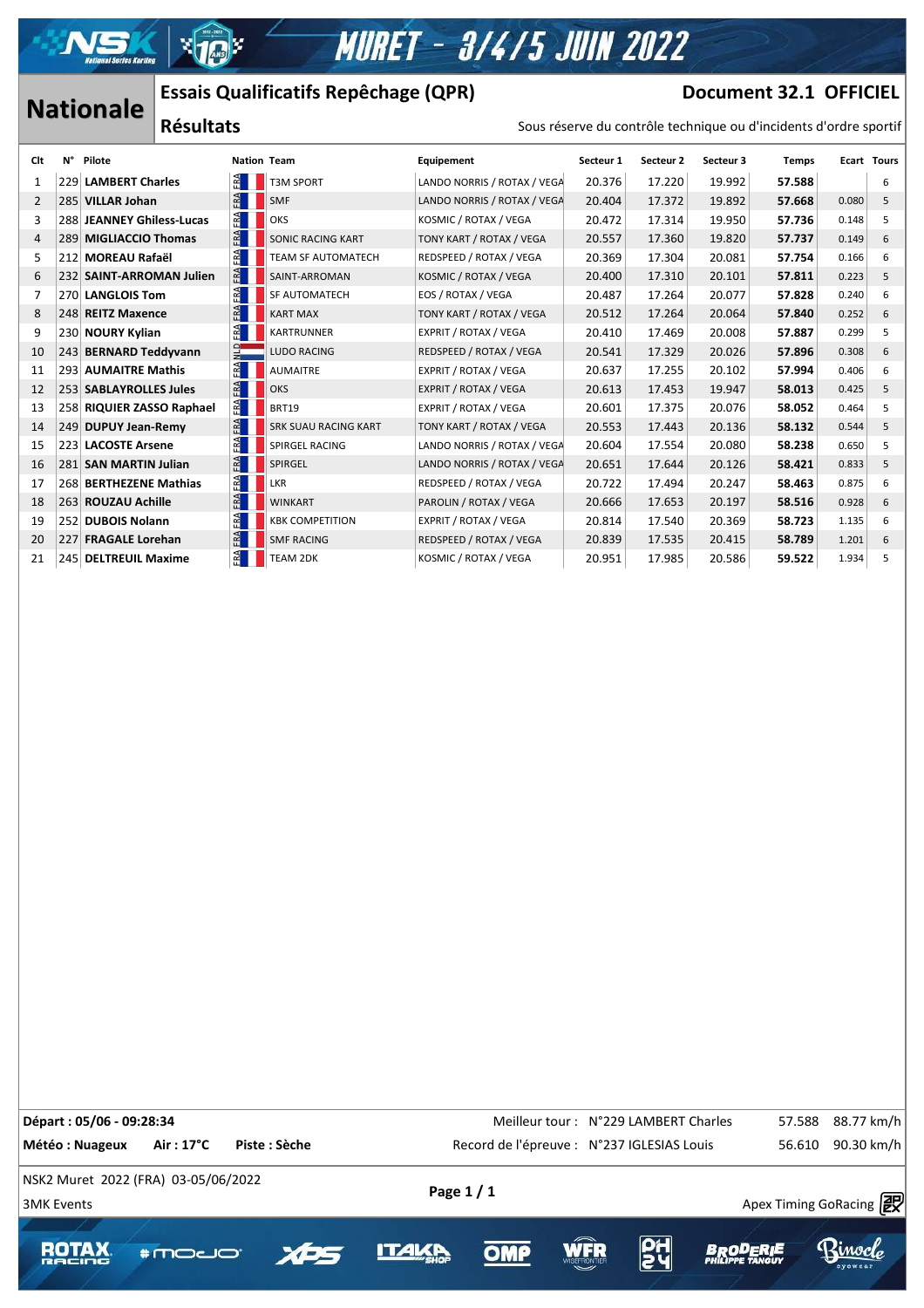

### **Nationale** | Essais Quanticatiis Repectiage (QPR) | The process Pour information, sans valeur officielle **Essais Qualificatifs Repêchage (QPR)**

### **Best Sectors Analysis**

| <b>Nationale</b> |                      |              | <b>Essais Qualificatifs Repêchage (QPR)</b> |                |                              |              |  |                |                      |              |                                          |     |                                  |               |                  |                 |       |
|------------------|----------------------|--------------|---------------------------------------------|----------------|------------------------------|--------------|--|----------------|----------------------|--------------|------------------------------------------|-----|----------------------------------|---------------|------------------|-----------------|-------|
|                  |                      |              |                                             |                | <b>Best Sectors Analysis</b> |              |  |                |                      |              | Pour information, sans valeur officielle |     |                                  |               |                  |                 |       |
| Clt              | S <sub>1</sub><br>N° | <b>Temps</b> |                                             | Clt            | S <sub>2</sub><br>Ν°         | <b>Temps</b> |  | Clt            | S <sub>3</sub><br>N° | <b>Temps</b> | Clt                                      | N°  | <b>Ideal Lap Times</b><br>Pilote | <b>Nation</b> | <b>Ideal Lap</b> | <b>Best Lap</b> | Diff. |
| 1                | 212                  | 20.369       |                                             | 1              | 229                          | 17.089       |  | 1              | 289                  | 19.813       | $\mathbf{1}$                             | 229 | <b>LAMBERT Charles</b>           | FA            | 57.307           | 57.588          | 0.281 |
| $\overline{2}$   | 229                  | 20.375       |                                             | $\overline{2}$ | 243                          | 17.219       |  | $\overline{2}$ | 229                  | 19.843       | $\overline{2}$                           | 285 | <b>VILLAR Johan</b>              | FA            | 57.640           | 57.668          | 0.028 |
| 3                | 232                  | 20.400       |                                             | 3              | 293                          | 17.255       |  | 3              | 285                  | 19.864       | 3                                        | 289 | <b>MIGLIACCIO Thomas</b>         | FRA           | 57.680           | 57.737          | 0.057 |
| 4                | 285                  | 20.404       |                                             | $\sqrt{4}$     | 270                          | 17.264       |  | 4              | 253                  | 19.947       | $\overline{4}$                           | 288 | <b>JEANNEY Ghiless-Lucas</b>     | FA            | 57.734           | 57.736          | 0.002 |
| 5                | 230                  | 20.410       |                                             | 4              | 248                          | 17.264       |  | 5              | 288                  | 19.950       | 5                                        | 293 | <b>AUMAITRE Mathis</b>           | FRA           | 57.736           | 57.994          | 0.258 |
| 6                | 248                  | 20.420       |                                             | 6              | 212                          | 17.304       |  | 6              | 293                  | 19.979       | 6                                        | 248 | <b>REITZ Maxence</b>             | FRA           | 57.748           | 57.840          | 0.092 |
| 7                | 270                  | 20.458       |                                             | $\overline{7}$ | 232                          | 17.307       |  | $\overline{7}$ | 230                  | 20.008       | $\overline{7}$                           | 212 | <b>MOREAU Rafaël</b>             | FRA           | 57.754           | 57.754          |       |
| 8                | 288                  | 20.472       |                                             | 8              | 288                          | 17.312       |  | $\overline{7}$ | 223                  | 20.008       | 8                                        | 232 | <b>SAINT-ARROMAN Julien</b>      | FA            | 57.755           | 57.811          | 0.056 |
| 9                | 293                  | 20.502       |                                             | 9              | 289                          | 17.360       |  | 9              | 243                  | 20.026       | 9                                        | 243 | <b>BERNARD Teddyvann</b>         | $\frac{1}{2}$ | 57.786           | 57.896          | 0.110 |
| 10               | 289                  | 20.507       |                                             | 10             | 285                          | 17.372       |  | 10             | 232                  | 20.048       | 10                                       | 270 | <b>LANGLOIS Tom</b>              | FRA           | 57.799           | 57.828          | 0.029 |
| 11               | 258                  | 20.521       |                                             | 11             | 258                          | 17.375       |  | 11             | 248                  | 20.064       | 11                                       | 230 | <b>NOURY Kylian</b>              | FRA           | 57.887           | 57.887          |       |
| 12               | 243                  | 20.541       |                                             | 12             | 263                          | 17.398       |  | 12             | 249                  | 20.069       | 12                                       | 253 | <b>SABLAYROLLES Jules</b>        | FRA           | 57.959           | 58.013          | 0.054 |
| 13               | 249                  | 20.553       |                                             | 13             | 249                          | 17.443       |  | 13             | 258                  | 20.076       | 13                                       | 258 | <b>RIQUIER ZASSO Raphael</b>     | FRA           | 57.972           | 58.052          | 0.080 |
| 14               | 253                  | 20.559       |                                             | 14             | 253                          | 17.453       |  | 14             | 270                  | 20.077       | 14                                       | 249 | <b>DUPUY Jean-Remy</b>           | FRA           | 58.065           | 58.132          | 0.067 |
| 15               | 223                  | 20.580       |                                             | 15             | 230                          | 17.469       |  | 15             | 212                  | 20.081       | 15                                       | 223 | <b>LACOSTE Arsene</b>            | FRA           | 58.130           | 58.238          | 0.108 |
| 16               | 263                  | 20.594       |                                             | 16             | 268                          | 17.480       |  | 16             | 281                  | 20.119       | 16                                       | 263 | <b>ROUZAU Achille</b>            | FRA           | 58.189           | 58.516          | 0.327 |
| 17               | 281                  | 20.651       |                                             | 17             | 252                          | 17.487       |  | 17             | 263                  | 20.197       | 17                                       | 281 | <b>SAN MARTIN Julian</b>         | FRA           | 58.345           | 58.421          | 0.076 |
| 18               | 227                  | 20.672       |                                             | 18             | 227                          | 17.498       |  | 18             | 268                  | 20.247       | 18                                       | 268 | <b>BERTHEZENE Mathias</b>        | FA            | 58.449           | 58.463          | 0.014 |
| 19               | 268                  | 20.722       |                                             | 19             | 223                          | 17.542       |  | 19             | 252                  | 20.369       | 19                                       | 227 | <b>FRAGALE Lorehan</b>           | FRA           | 58.585           | 58.789          | 0.204 |
| 20               | 252                  | 20.814       |                                             | 20             | 281                          | 17.575       |  | 20             | 227                  | 20.415       | 20                                       | 252 | <b>DUBOIS Nolann</b>             | FA            | 58.670           | 58.723          | 0.053 |
| 21               | 245                  | 20.951       |                                             | 21             | 245                          | 17.944       |  | 21             | 245                  | 20.586       | 21                                       | 245 | <b>DELTREUIL Maxime</b>          | FA            | 59.481           | 59.522          | 0.041 |
|                  |                      |              |                                             |                |                              |              |  |                |                      |              |                                          |     |                                  |               |                  |                 |       |

NSK2 Muret 2022 (FRA) 03-05/06/2022

 $\mathcal{A}$  , and  $\mathcal{A}$  approximately success https://www.apex-timing.com/

**\*moco** 

 $\frac{1}{3}$  3MK Events Apex Timing GoRacing  $\frac{1}{2}$ 

kinoc*l*o







얿

**BROD**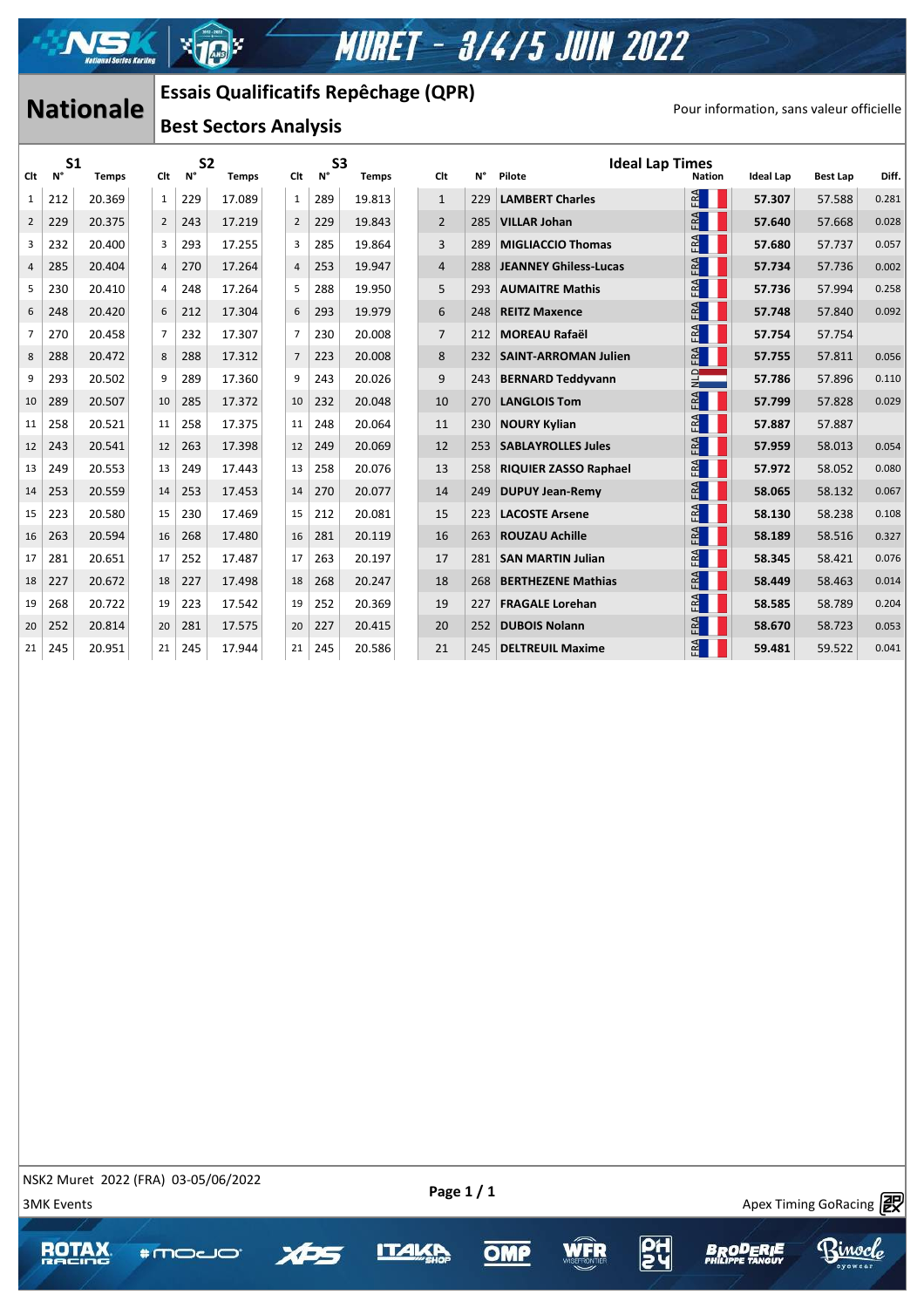# **MURET - 3/4/5 JUIN 2022**

## **Nationale**

### **Essais Qualificatifs Repêchage (QPR)**

l xh

 $\mathcal{A}$  , and  $\mathcal{A}$  approximately success https://www.apex-timing.com/

**\*moco** 

 $\rightarrow$ 

**ROTAX** 

| <b>Tours</b>    | Secteur 1                  |        | Secteur 2 Secteur 3 emps au tour |          | <b>Tours</b>   | Secteur 1                   | Secteur 2 |        | Secteur 3 emps au tour | <b>Tours</b>   | Secteur 1                   | Secteur 2 |        | Secteur 3 emps au tour |
|-----------------|----------------------------|--------|----------------------------------|----------|----------------|-----------------------------|-----------|--------|------------------------|----------------|-----------------------------|-----------|--------|------------------------|
|                 | N°212 MOREAU Rafaël        |        |                                  |          | 4              | 20.604                      | 17.303    | 20.042 | 57.949                 | 2              | 20.951                      | 17.609    | 20.526 | 59.086                 |
| 1               | 21.001                     | 17.527 | 20.367                           | 58.895   | 5              | 20.541                      | 17.329    | 20.026 | 57.896                 | 3              | 20.635                      | 17.592    | 20.371 | 58.598                 |
| $\overline{2}$  | 20.602                     | 17.422 | 20.235                           | 58.259   | 6              | 20.575                      | 17.219    | 20.276 | 58.070                 | 4              | 20.813                      | 17.398    | 20.486 | 58.697                 |
| 3               | 20.468                     | 17.413 | 20.155                           | 58.036   |                | N°245 DELTREUIL Maxime      |           |        |                        | 5              | 20.594                      | 17.524    | 20.413 | 58.531                 |
| 4               | 20.464                     | 17.325 | 20.291                           | 58.080   | $\mathbf{1}$   | 21.334                      | 18.004    | 20.665 | 1:00.003               | 6              | 20.666                      | 17.653    | 20.197 | 58.516                 |
| 5               | 20.369                     | 17.304 | 20.081                           | 57.754   | $\overline{2}$ | 21.146                      | 18.065    | 20.756 | 59.967                 |                | N°268 BERTHEZENE Mathias    |           |        |                        |
| 6               | 20.388                     | 17.468 | 20.417                           | 58.273   | 3              | 21.066                      | 18.044    | 20.664 | 59.774                 | $\mathbf{1}$   | 21.275                      | 17.734    | 20.724 | 59.733                 |
| $N^{\circ}$ 223 | <b>LACOSTE Arsene</b>      |        |                                  |          | 4              | 20.990                      | 17.944    | 20.709 | 59.643                 | $\overline{2}$ | 21.059                      | 17.725    | 20.453 | 59.237                 |
| 1               | 20.861                     | 17.562 | 20.008                           | 58.431   | 5              | 20.951                      | 17.985    | 20.586 | 59.522                 | 3              | 20.942                      | 17.615    | 20.262 | 58.819                 |
| $\overline{2}$  | 20.582                     | 17.564 | 20.117                           | 58.263   |                | N°248 REITZ Maxence         |           |        |                        | 4              | 20.837                      | 17.480    | 20.391 | 58.708                 |
| 3               | 20.607                     | 17.570 | 20.062                           | 58.239   | $\mathbf{1}$   | 21.007                      | 17.618    | 20.371 | 58.996                 | 5              | 20.722                      | 17.494    | 20.247 | 58.463                 |
| 4               | 20.580                     | 17.542 | 20.165                           | 58.287   | $\overline{2}$ | 20.675                      | 17.563    | 20.804 | 59.042                 | 6              | 20.741                      | 17.614    | 20.272 | 58.627                 |
| 5               | 20.604                     | 17.554 | 20.080                           | 58.238   | 3              | 20.682                      | 17.956    | 20.168 | 58.806                 |                | N°270 LANGLOIS Tom          |           |        |                        |
|                 | N°227 FRAGALE Lorehan      |        |                                  |          | 4              | 20.512                      | 17.264    | 20.064 | 57.840                 | $\mathbf{1}$   | 21.009                      | 17.485    | 20.277 | 58.771                 |
| 1               | 21.222                     | 17.966 | 20.911                           | 1:00.099 | 5              | 20.518                      | 17.283    | 20.151 | 57.952                 | $\overline{2}$ | 20.578                      | 17.392    | 20.291 | 58.261                 |
| $\overline{2}$  | 20.945                     | 17.703 | 20.439                           | 59.087   | 6              | 20.420                      | 17.367    | 20.122 | 57.909                 | 3              | 20.592                      | 17.379    | 20.170 | 58.141                 |
| 3               | 20.839                     | 17.535 | 20.415                           | 58.789   |                | N°249 DUPUY Jean-Remy       |           |        |                        | 4              | 20.574                      | 17.343    | 20.089 | 58.006                 |
| 4               | 20.831                     | 17.653 | 20.567                           | 59.051   | $\mathbf{1}$   | 20.972                      | 17.706    | 20.499 | 59.177                 | 5              | 20.458                      | 17.275    | 20.103 | 57.836                 |
| 5               | 20.854                     | 17.498 | 20.884                           | 59.236   | $\overline{2}$ | 20.678                      | 17.638    | 20.345 | 58.661                 | 6              | 20.487                      | 17.264    | 20.077 | 57.828                 |
| 6               | 20.672                     | 17.517 | 21.015                           | 59.204   | 3              | 20.762                      | 17.574    | 20.069 | 58.405                 |                | N°281 SAN MARTIN Julian     |           |        |                        |
|                 | N°229 LAMBERT Charles      |        |                                  |          | 4              | 20.553                      | 17.443    | 20.136 | 58.132                 | $\mathbf{1}$   | 21.045                      | 17.909    | 20.489 | 59.443                 |
| 1               | 21.136                     | 17.579 | 20.384                           | 59.099   | 5              | 20.572                      | 17.645    | 20.098 | 58.315                 | $\overline{2}$ | 20.838                      | 17.697    | 20.472 | 59.007                 |
| 2               | 20.620                     | 17.295 | 20.376                           | 58.291   |                | N°252 DUBOIS Nolann         |           |        |                        | 3              | 20.862                      | 19.296    | 20.157 | 1:00.315               |
| 3               | 20.386                     | 17.319 | 19.988                           | 57.693   | $\mathbf{1}$   | 21.275                      | 17.867    | 20.895 | 1:00.037               | 4              | 20.877                      | 17.575    | 20.119 | 58.571                 |
| 4               | 20.595                     | 17.089 | 20.166                           | 57.850   | $\overline{2}$ | 20.940                      | 17.493    | 20.620 | 59.053                 | 5              | 20.651                      | 17.644    | 20.126 | 58.421                 |
| 5               | 20.376                     | 17.220 | 19.992                           | 57.588   | 3              | 20.824                      | 17.487    | 20.566 | 58.877                 |                | N°285 VILLAR Johan          |           |        |                        |
| 6               | 20.375                     | 17.417 | 19.843                           | 57.635   | 4              | 20.885                      | 17.722    | 20.591 | 59.198                 | $\mathbf{1}$   | 20.974                      | 17.597    | 20.232 | 58.803                 |
|                 | N°230 NOURY Kylian         |        |                                  |          | 5              | 20.814                      | 17.540    | 20.369 | 58.723                 | 2              | 20.551                      | 17.558    | 20.097 | 58.206                 |
| $\mathbf{1}$    | 21.271                     | 17.949 | 20.479                           | 59.699   | 6              | 20.877                      | 17.761    | 21.072 | 59.710                 | 3              | 20.548                      | 17.430    | 20.053 | 58.031                 |
| $\overline{2}$  | 20.943                     | 17.877 | 20.885                           | 59.705   |                | N°253 SABLAYROLLES Jules    |           |        |                        | 4              | 20.404                      | 17.372    | 19.892 | 57.668                 |
| 3               | 20.507                     | 17.647 | 20.235                           | 58.389   | $\mathbf{1}$   | 20.844                      | 17.503    | 20.358 | 58.705                 | 5              | 20.898                      | 17.387    | 19.864 | 58.149                 |
| 4               | 20.583                     | 17.610 | 20.247                           | 58.440   | $\overline{2}$ | 22.500                      | 17.692    | 20.544 | 1:00.736               |                | N°288 JEANNEY Ghiless-Lucas |           |        |                        |
| 5               | 20.410                     | 17.469 | 20.008                           | 57.887   | 3              | 20.559                      | 17.527    | 20.119 | 58.205                 | $\mathbf{1}$   | 20.713                      | 17.500    | 20.199 | 58.412                 |
|                 | N°232 SAINT-ARROMAN Julien |        |                                  |          | 4              | 20.887                      | 20.162    | 20.066 | 1:01.115               | $\overline{2}$ | 20.777                      | 17.430    | 20.018 | 58.225                 |
| $\mathbf{1}$    | 20.857                     | 17.431 | 20.055                           | 58.343   | 5              | 20.613                      | 17.453    | 19.947 | 58.013                 | 3              | 20.483                      | 17.312    | 19.968 | 57.763                 |
| $\overline{2}$  | 20.637                     | 17.307 | 20.048                           | 57.992   |                | N°258 RIQUIER ZASSO Raphael |           |        |                        | 4              | 20.472                      | 17.314    | 19.950 | 57.736                 |
| 3               | 20.400                     | 17.310 | 20.101                           | 57.811   | $\mathbf{1}$   | 20.855                      | 17.711    | 20.143 | 58.709                 | 5              | 21.110                      | 17.350    | 20.974 | 59.434                 |
| 4               | 21.623                     | 20.809 | 20.277                           | 1:02.709 | $\overline{2}$ | 20.543                      | 17.532    | 20.215 | 58.290                 | N°289          | <b>MIGLIACCIO Thomas</b>    |           |        |                        |
| 5               | 20.573                     | 17.513 | 20.078                           | 58.164   | 3              | 20.521                      | 17.518    | 20.076 | 58.115                 | $\mathbf{1}$   | 21.056                      | 17.962    | 20.269 | 59.287                 |
|                 | N°243 BERNARD Teddyvann    |        |                                  |          | $\overline{4}$ | 20.639                      | 17.524    | 20.148 | 58.311                 | $\overline{2}$ | 20.787                      | 17.472    | 20.256 | 58.515                 |
| 1               | 21.108                     | 17.594 | 20.346                           | 59.048   | 5              | 20.601                      | 17.375    | 20.076 | 58.052                 | 3              | 20.694                      | 17.599    | 19.946 | 58.239                 |
| $\overline{2}$  | 20.759                     | 17.328 | 20.289                           | 58.376   |                | N°263 ROUZAU Achille        |           |        |                        | 4              | 20.572                      | 17.455    | 19.815 | 57.842                 |
| 3               | 20.613                     | 17.423 | 20.148                           | 58.184   | $\mathbf{1}$   | 21.482                      | 18.168    | 20.568 | 1:00.218               | 5              | 20.507                      | 17.521    | 19.813 | 57.841                 |

**PH** 

**BROD** 

TE

Binocle

**WFR** 

 $OMP$ 

**ITALKP**